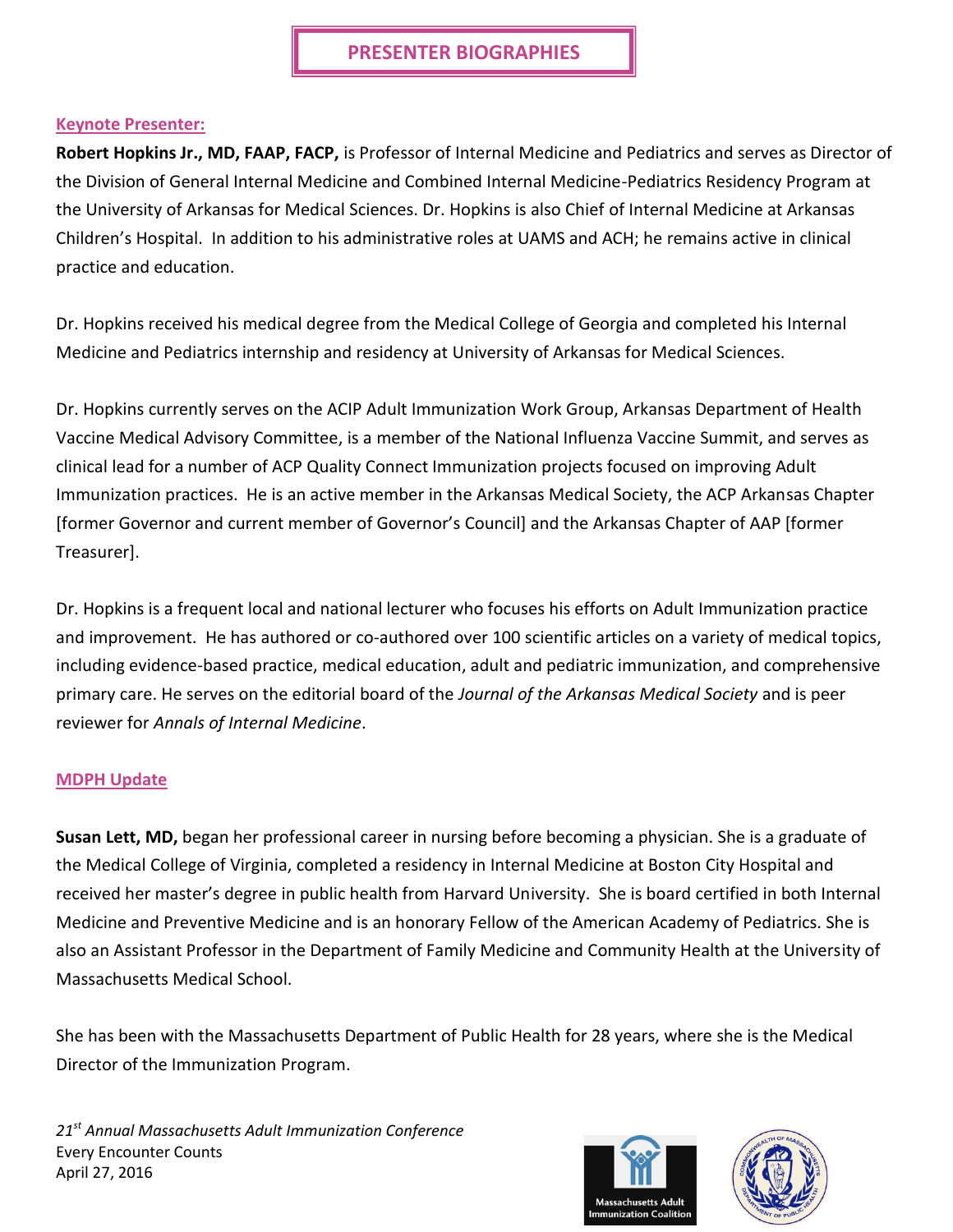Dr. Lett is active in a number of professional societies, national advisory groups, and coalitions. She is a former member of both the Advisory Committee on Immunization Practices (ACIP) and the National Vaccine Advisory Committee. She participates in the development of immunization policy at both the state and national levels.

## **Question & Answer Session**

**Alfred DeMaria, Jr., MD,** is a graduate of Boston University and Harvard Medical School. He trained in Internal Medicine at Montefiore Medical Center in the Bronx, New York and in Infectious Diseases at Boston City Hospital and the Boston University School of Medicine. Dr. DeMaria is a Fellow of the Infectious Diseases Society of America and the Society for Healthcare Epidemiology of America. He is President Elect of the Council of State and Territorial Epidemiologists. He serves on committees of the Massachusetts Medical Society, on the board of the Massachusetts Public Health Museum, and as President of the Northeast Branch of the American Society for Microbiology.

**Robert Morrison, BSc,** has been the Vaccine Manager for the Massachusetts Department of Public Health (MDPH) Immunization Program for the past 21 years. As part of his responsibilities, Bob manages the \$135 million budget for the purchase of childhood as well as adult vaccines. This includes \$65 million in state funds and approximately \$70 million from two federal funding sources. He supervises staff in the Vaccine Management Unit. This unit processes approximately 12,000 vaccine orders on an annual basis, and responds to an estimated 20,000 phone calls each year. For the past 16 years, Bob has presented at Immunization Update workshops and other state wide conferences targeted to physicians, nurses, medical assistants, and other medical office personnel.

## **MORNING WORKSHOPS**

# **A. For a Healthier Massachusetts: Tracking and Managing Immunizations into Adulthood through the MIIS**

**Tricia Charles** is currently employed by the Massachusetts Department of Public Health (MDPH) and is the IIS Manager for the Massachusetts Immunization Information System (MIIS). In her current role, Tricia is responsible for coordinating, planning, and monitoring programmatic aspects of the MIIS. She is the liaison to the MIIS information technology group, ensuring that Immunization Program requirements are understood and implemented. She also oversees the provision of training and technical assistance to end users. Within her role she is the SME for Meaningful Use and Vaccine Management. Prior to this position Tricia worked at the Massachusetts Department of Public Health



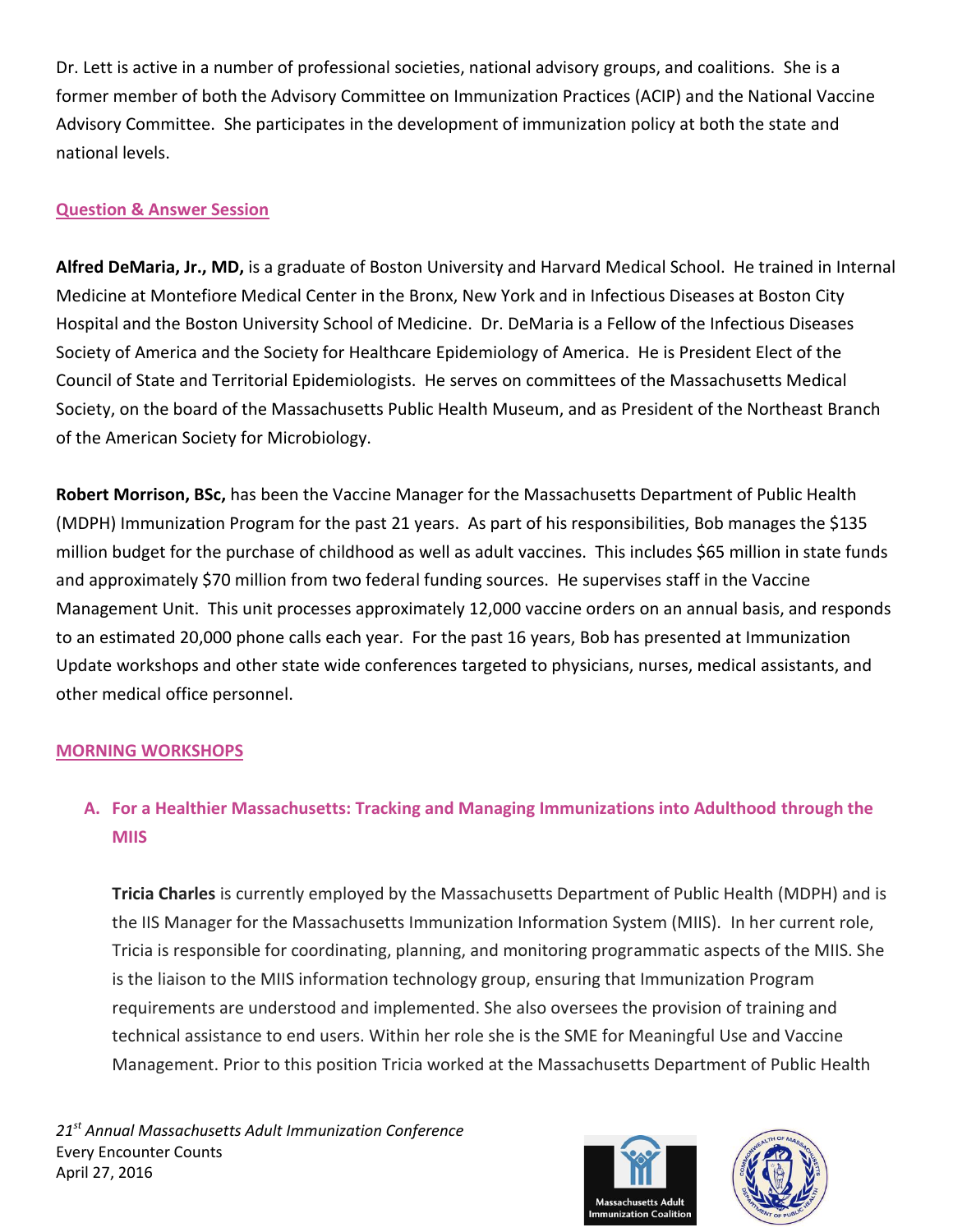(MDPH) as a Research Analyst in the Integrated Surveillance and Informatics Services (ISIS). She received a B.A. in Social Psychology at the University of Massachusetts, Boston.

## **B. Surveillance, Reporting and Control of Vaccine Preventable Diseases 2016**

**Joyce Cohen, MPH,** is an Epidemiologist with the Massachusetts Department of Public Health (MDPH), where she works in the Bureau of Infectious Disease and Laboratory Sciences. Prior to her work in the Division of Epidemiology and Immunization, she worked on a pediatric HIV project at MDPH. She completed her MPH at the University of Texas, Health Science Center in Houston.

**Marija PopStefanija, MPH, MS,** received a Masters in Public Health in Epidemiology in 1989 and Masters of Science in Health Education in 1992 from the University of Massachusetts at Amherst. She joined the Massachusetts Department of Public Health, Division of Epidemiology and Immunization in September of 1992. She has been working very enthusiastically with providers, school nurses, Hospitals, BOH, Public Health nurses and other local, state and federal organizations on disease control, reporting and surveillance of vaccine-preventable diseases as well as increasing immunization rates and protecting the children and the adults of the Commonwealth.

# **C. Communication Strategies for Diverse Communities (Co-Presented by the Multicultural Coalition on Aging)**

### **Moderator:**

**Gene A. Mazzella, M.S.G.,** earned a Master and Bachelor in Gerontology from the Davis School of Gerontology at the University of Southern California. He has worked in the field of aging for over twenty five years. His work focuses on policy and program development and advocacy for diversity and inclusion. For the past five years he has served as the Chair and Coalition Manager for the Multicultural Coalition on Aging. During his tenure the coalition has hosted two major conferences, a strategic planning process and engaged in multiple mission centric local and state-wide initiatives to reduce cultural and linguistic barriers to health and human services.

## **Speakers:**

**Kun Chang, MSW, LCSW,** is the Regional Coordinator and Project Director for the National Asian Pacific Center on Aging. He is also the Assistant Executive Director for the Greater Boston Chinese Golden Age Center. Mr. Chang has varied social work and non-profit agency management experience which integrates his expertise in the areas of social services, long term care, community outreach, community education, adult day health care, health insurance, managed care, Alzheimer and Dementia services, and older worker job training for Asian elders.



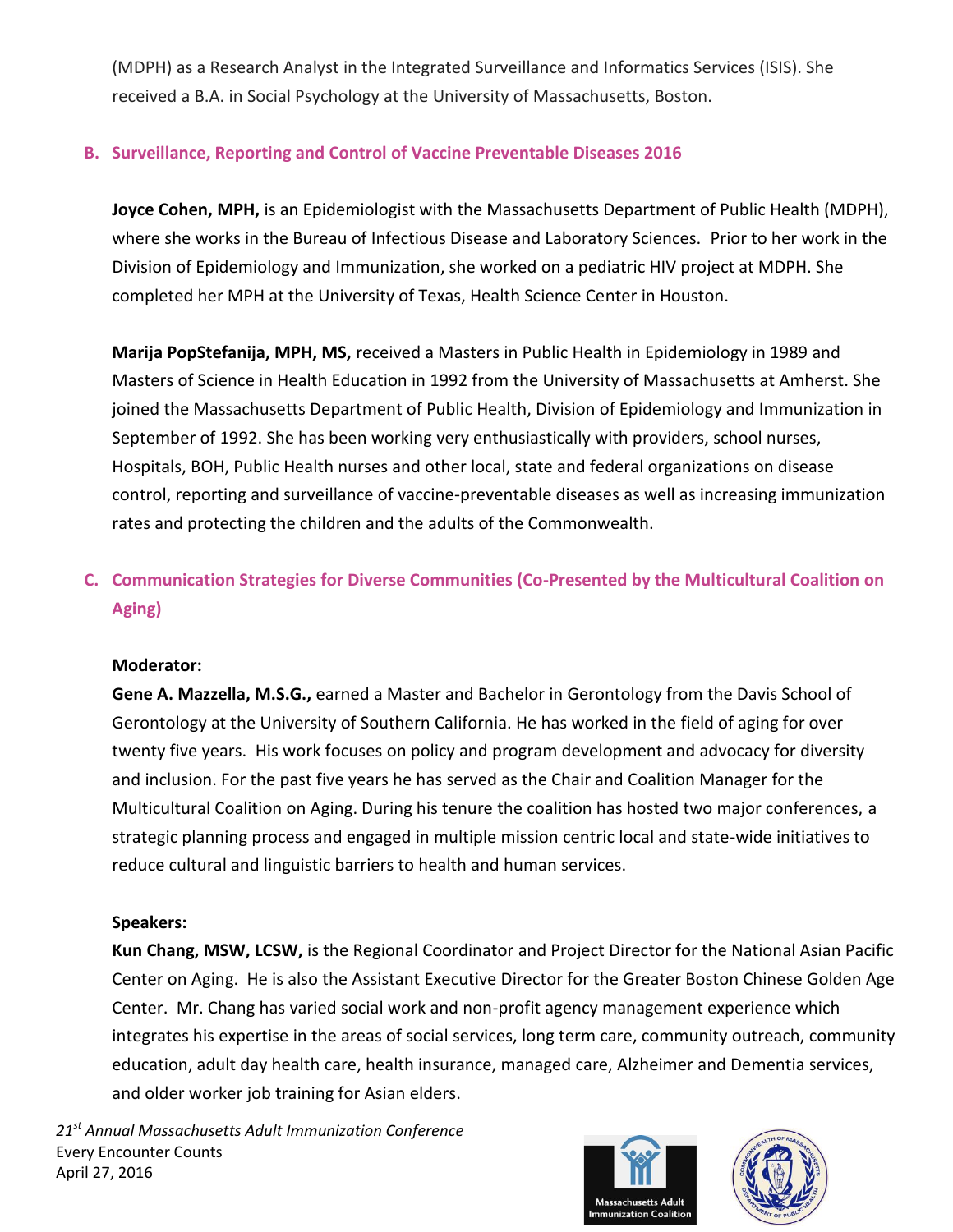Mr. Chang has provided consultation to several community-based organizations and research institutions in the design and development of integrated elderly services for Asian communities. In addition, he is involved, in a consulting capacity, with the Center for Medicare and Medicaid Services (CMS), the National Alzheimer's Association, and AARP focused on integrated health and social services for Asian seniors.

Mr. Chang is also a member of the Advisory Council for the Area Agency on Aging (AAA), South Shore Elder Services and the South Shore Workforce Investment Board in Massachusetts. He has also served on numerous advisory councils and boards in State and National organizations. Inthe past twenty years, he has worked with a variety of coalitions and groups of service providers on the National, State and Local levels that focus on increasing their effectiveness in responding to growing diversity of elders and of the overall workforce. He received his Master's degree in Social Work from the George Warren Brown School of Social Work at Washington University in St. Louis, Missouri.

**Milagros Abreu, MD, MPH,** is the President - CEO and Founder of the Latino Health Insurance Program, Inc. (LHIP). She is the Chair of the Massachusetts Medical Society, Committee on Ethnic Diversity. She is a Steering Committee member from the Healthy Aging, Massachusetts Health Policy Forum, and the Advisory Committee member for the Massachusetts Comprehensive Cancer Prevention and Control Plan. She coordinates research efforts and surveillances with the goals of improving health access and health care for minority residents in Massachusetts and US. Current research studies include increase access to preventive medicine, how to avoid unnecessary hospitalizations, cross-culture medicine, workforce diversity and the impact of language on health care. She obtained her Degree of Doctor in Medicine in 1995. She worked for Boston Medical Center/Boston University, Pediatric Department, until 2005, and then joined the School of Public Health in 2005, where she obtained her Master Degree in Epidemiology. Dr. Abreu has coordinated common efforts working with health care and community organizations to increase access to primary care doctors, and to ensure high-quality medical care is accessible to all minority residents from the state. She supports initiatives that ensures all Americans have access to care for chronic diseases and preventive services before they require more costly treatment, especially for minority populations. Her organization, LHIP, provide screenings for falls, diabetes, and hypertension, enrolls individuals into medical coverage and connect them to coordinated medical services through a combination of community and faith based organizations in Massachusetts' cities and towns. Her offices are located in MetroWest (Framingham), Milford, Boston (East Boston), and Worcester. 30,000 individuals and families have received assistance from LHIP, since its implementation in 2006, and continues to carry forward the vision of Universal Access to Health Care and chronic disease prevention, and now coupled with increasing Latinos participation into evidence healthy aging programs, federal nutritional programs, such as SNAP and through LHIP Food Access



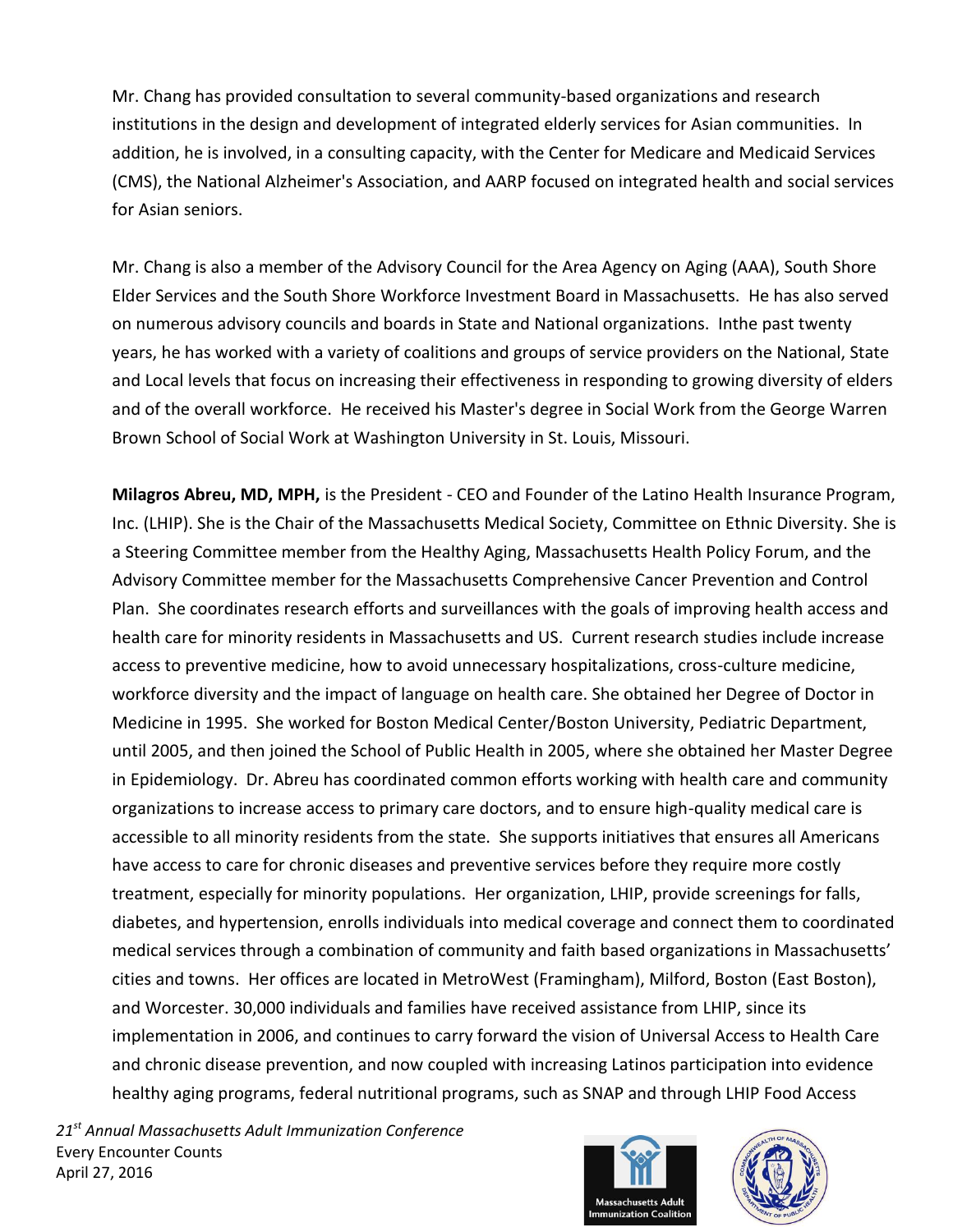Programs that reduces childhood obesity, and by helping institutions to develop innovations such as community health teams to improve the management of chronic diseases, fall prevention clinics, and community health workers, who reach hard-to-reach communities. She has been nominated and awarded recipient for her public health work, which include the Massachusetts Medical Society, Henry Ingersoll Bowditch Award recipient in (2015) for excellence in Public Health; The Massachusetts Immigrant and Refugee Advocacy Coalition (MIRA) honored Dr. Abreu with their Give Liberty a Hand (GLAH) award in 2009 for her contribution to new immigrant communities in America. She is recipient of the First Annual All Inclusive Awards and Winner of the Individual Award for Change Agent in 2008, in recognition for Dr. Abreu's contribution to reduce health disparities in access to medical care for Latino children from the city of Boston. She is also a Master Trainer of "Tomando Control de su salud", the Spanish version of CDSMP.

**Jonathan Jackson, PhD,** Jonathan Jackson, PhD, is a clinical neuroscientist investigating genetic, neurophysiological, and cognitive changes as people get older as well as in individuals with Alzheimer's disease. His work focuses on the intersection of these methods as a basis for the early detection of Alzheimer's disease, especially before memory problems begin. He has particular expertise in cognitive topics such as executive function, episodic memory, mindfulness and mind-wandering, as well as personality. Dr. Jackson is currently a Research Fellow at Harvard Medical School and is part of Massachusetts Alzheimer's Disease Research Center's Outreach Core, located within Massachusetts General Hospital.

# **D. In Addition to the Flu Vaccine – The American Cancer Society's FluFOBT Program, a Proven Approach to Increasing Colorectal Cancer Screening (Co-presented by the American Cancer Society)**

### **Moderator:**

**Lisa Leydon** is a Manager for State Based Systems for the American Cancer Society. She has been with the organization for five years and has served in this position for the last three. Prior to that she was a manager for Hospital systems and worked in many Boston area facilities. Lisa also sits on the Massachusetts Comprehensive Cancer Coalition Steering Committee and various workgroups within that organization. She is a member of the Massachusetts immunization Coalition, Honoring Choices, and works with a number of insurance providers as well. Her desire is to make a difference in the fight for cancer and to give everyone the opportunity for many more birthdays.

### **Speaker:**

**Terry E. Shlimbaum, MD,** is a recognized leader in family medicine, medical homes and clinical integration. Prior to joining Summit Medical Group, Dr. Shlimbaum was the Medical Director at Phillips-Barber Family Health Center, Out-Patient Satellite and Residency Teaching Site at Hunterdon Medical



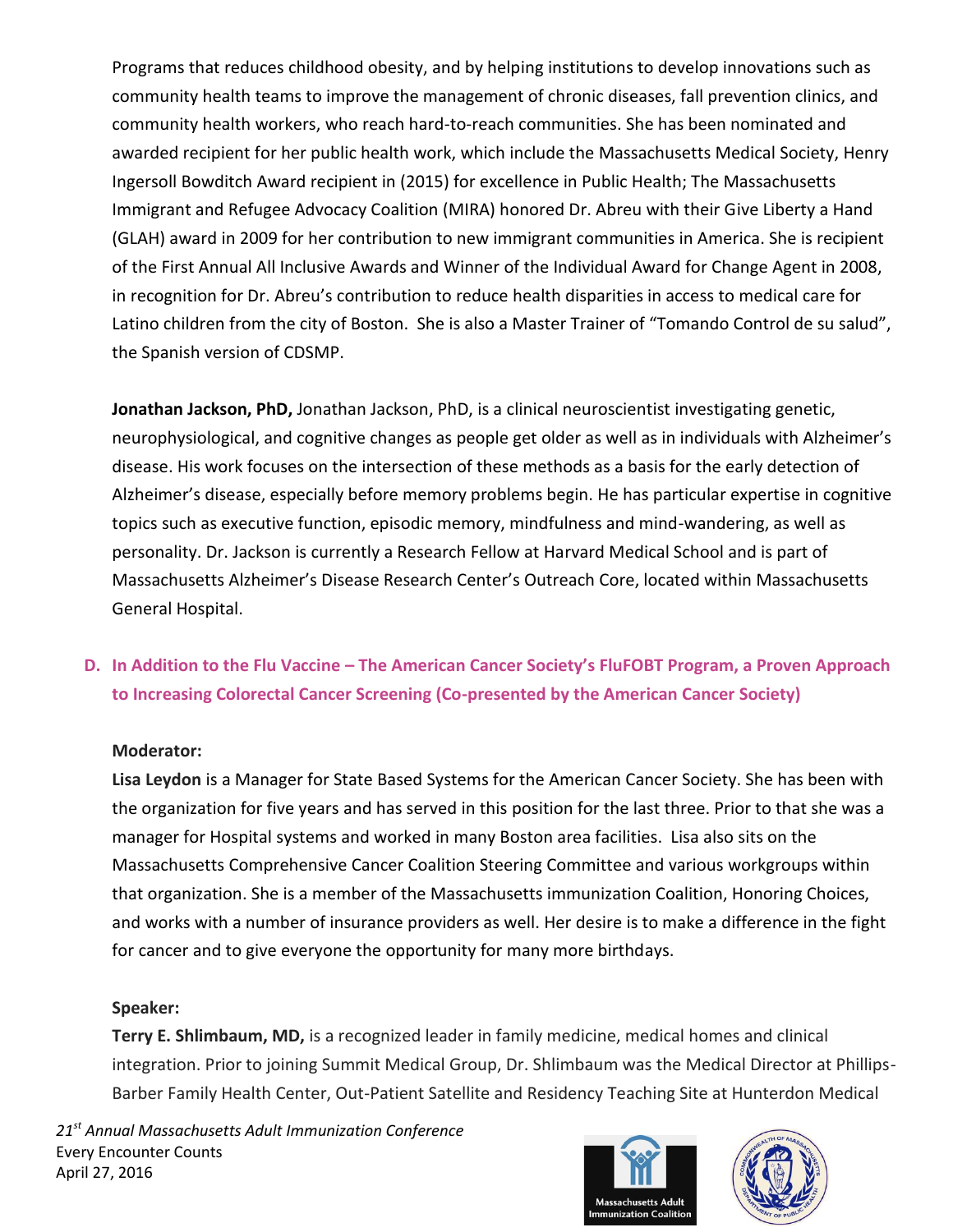Center. Dr. Shlimbaum held a variety of leadership roles throughout his tenure with Hunterdon Medical Center, including electronic health record implementation, site specific primary care leadership and leading PCMH development. At Hunterdon, he played an instrumental role in achieving Level 3 PCMH certification for 25 out of 30 of their facilities.

Dr. Shlimbaum has been an active family practitioner in New Jersey for 30 years. He has served as Vice President, President-Elect and President of the New Jersey Academy of Family Physicians from 2000- 2004. Dr. Shlimbaum earned his undergraduate degree in biology from Harvard University and his medical degree from New York Medical College. He completed his residency at Hunterdon Medical Center Family Practice in Flemington. He is board certified in family medicine.

# **E. For a Healthier Massachusetts: Tracking and Managing Immunizations into Adulthood through the MIIS**

**Shari Davis, RN, MPH** is the Roll-Out Coordinator for the Massachusetts Immunization Information System (MIIS) at the Massachusetts Department of Public Health (MDPH). In her current role, Shari assists in the statewide roll-out of the electronic immunization registry, providing programmatic, user support, and training to healthcare providers throughout the state. Shari also works as a Clinical Research Coordinator for John Snow Inc. focusing on healthcare quality projects. She maintains licensure as a registered nurse and currently practices at Lowell General Hospital. Shari completed her MPH at Boston University School of Public Health.

## **F. Surveillance, Reporting and Control of Vaccine Preventable Diseases 2016**

**Joyce Cohen, MPH,** is an Epidemiologist with the Massachusetts Department of Public Health (MDPH), where she works in the Bureau of Infectious Disease and Laboratory Sciences. Prior to her work in the Division of Epidemiology and Immunization, she worked on a pediatric HIV project at MDPH. She completed her MPH at the University of Texas, Health Science Center in Houston.

**Marija PopStefanija, MPH, MS,** received a Masters in Public Health in Epidemiology in 1989 and Masters of Science in Health Education in 1992 from the University of Massachusetts at Amherst. She joined the Massachusetts Department of Public Health, Division of Epidemiology and Immunization in September of 1992. She has been working very enthusiastically with providers, school nurses, Hospitals, BOH, Public Health nurses and other local, state and federal organizations on disease control, reporting and surveillance of vaccine-preventable diseases as well as increasing immunization rates and protecting the children and the adults of the Commonwealth.